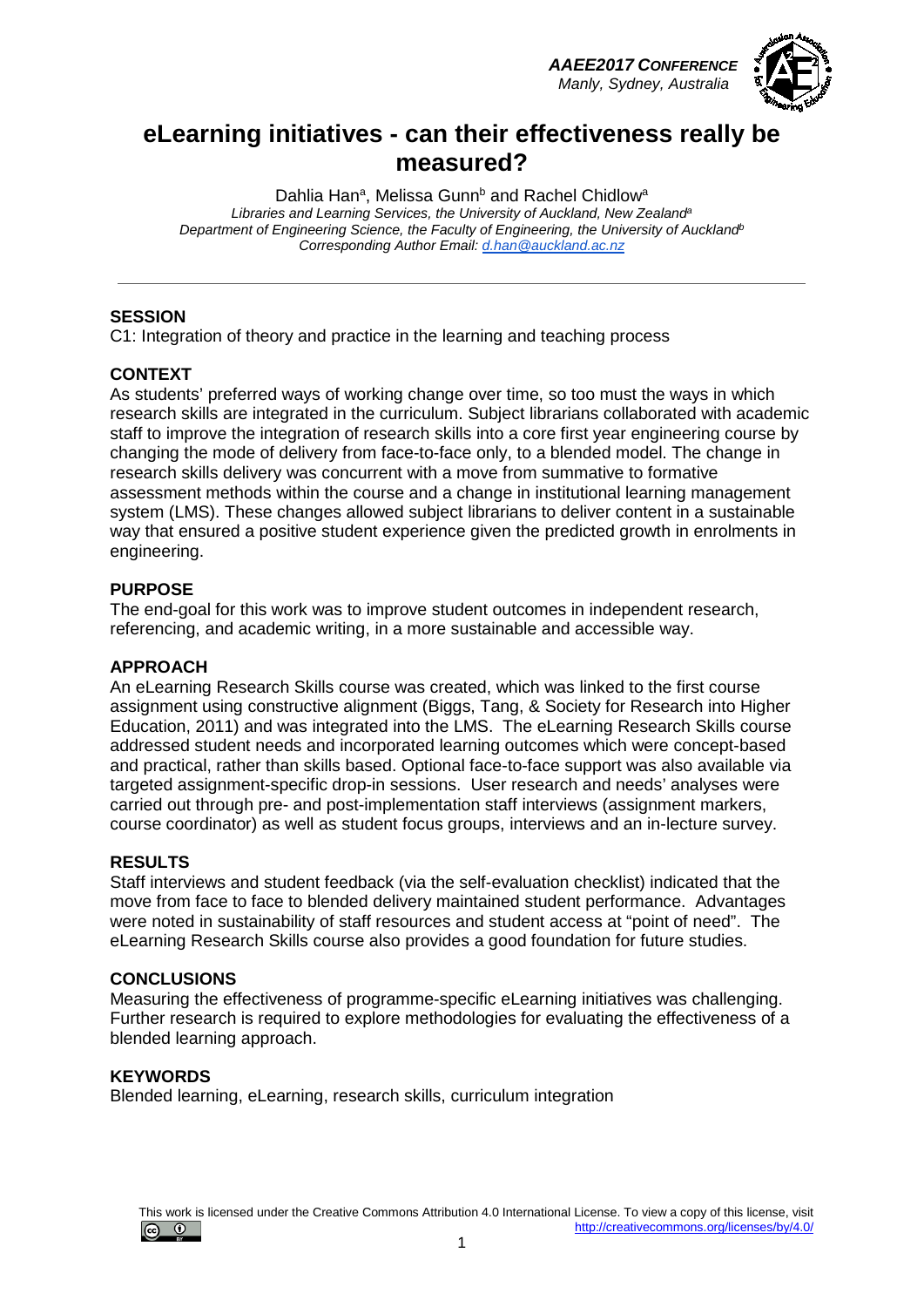# **Introduction**

The ENGGGEN140 course is a first year core programme course in the Faculty of Engineering with an intake of more than 850 students in semester one 2016. The number of students enrolled in the course increases every year and it is expected that enrolments will reach 1000+ by 2020. Thus the engineering subject librarians face significant challenges in terms of sustainability of the face-to-face delivery of research skills. Research skills include identifying appropriate information sources; searching for information; evaluating information; writing and referencing. Research skills are important for developing student interest in research programmes (Saylor & Kukreti, 2016) and for the development of desirable graduate attributes.

A change in the university LMS in 2016 to Canvas provided the opportunity for subject librarians to work with academic staff to improve the delivery of research skills content; from face-to-face only, to a blended model. Canvas is an open-source LMS developed by Instructure (Whitmer & Daley, 2008). The blended model included an eLearning Research Skills course and drop in sessions allowing students to have a face-to-face discussion on their assignment and ask questions of subject librarians.

The eLearning Research Skills project was initiated in May 2015. The eLearning Research Skills course was launched in March 2016 and was embedded into the ENGGGEN140 course in Canvas.

# **Aims**

Initial interviews with the course coordinator and assignment markers suggested that students were poor to middling at research and referencing. Academic writing and referencing techniques were not covered well in the existing face-to-face course. The purpose of the eLearning Research Skills course was to improve student outcomes in the areas of research, referencing and academic writing, attributes reflected in several of the capabilities of the Graduate Profile (The University of Auckland, 2017), and to deliver coursework in a more sustainable and accessible way.

# **Methodology**

### **User Input**

A variety of methods were used to identify the key issues: interviews were conducted with staff involved with the course before the introduction of the e-Learning initiative; students who had completed the course previously were surveyed and participated in focus groups. Questions asked on Piazza about academic and information literacy were analysed by type. Piazza is an online platform where students can ask questions about the course content and other students, teachers and other staff associated with the course provide the answers in real-time (Sankar, 2009). Written workshop evaluations submitted in 2015 were analysed and an in-lecture survey was conducted in 2015, before the eLearning Research Skills course design was initiated. Findings from the in-lecture survey showed that students found the research skills taught by subject librarians beneficial to their assignment completion. Furthermore, students indicated that the blended model was their preferred delivery mode for this type of content.

The ability to identify and distinguish between appropriate information sources, referencing and citing and writing appropriately for engineering were all identified as areas where students needed support. Previous research conducted on similar topics has also identified the same key issues faced by engineering undergraduate students (Ali, Abu-Hassan, & Daud, 2009; Blicblau, Bruwer, & Dini, 2016; Wertz, Purzer, Fosmire, & Cardella, 2013).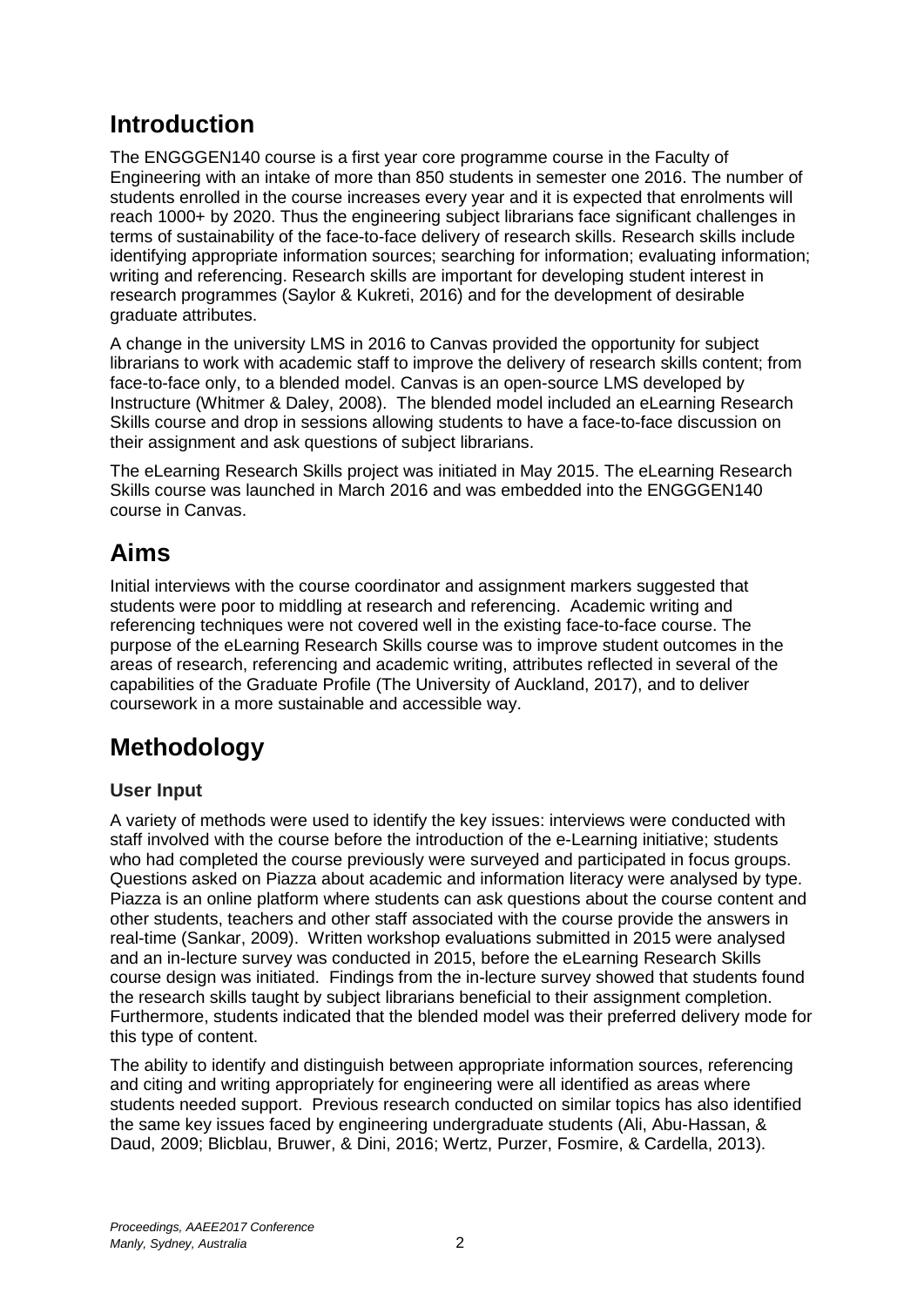Effectiveness of the eLearning Research Skills course was evaluated after implementation. Staff were interviewed about student performance and students provided feedback using an optional online feedback form.

### **Design Approach**

A student-centred design approach was adopted. Elements of constructive alignment (Biggs et al., 2011) were used to ensure that learning outcomes, learning and teaching activities, and assessment were linked. In order to support diverse learning styles (Mestre, 2006) a blended model with optional face-to-face support was delivered via targeted assignmentspecific drop-in sessions.

The design principles of the eLearning Research Skills course were derived from the three broad theoretical perspectives: associationist (learning as activity), cognitive (learning as achieving understanding) and situative (learning as social practice) (Greeno, Collins, & Resnick, 1996; Mayes & De Freitas, 2004). For example, the eLearning Research Skills course included sources of information with repeated patterns, showing differences between them, followed by activities. Each module of the eLearning Research Skills course had selftests with immediate feedback provided. A self-evaluation checklist was provided for students enabling them to self-assess their performance and learning.

Constructivist perspective where students build knowledge and make meaning (Biggs et al., 2011) underpinned the design. The eLearning Research Skills course was aligned with the first assignment and integrated into Canvas giving it clear meaning and purpose. By using the skills learnt from the eLearning Research Skills course students were able to complete their first assignment and reinforce capabilities in research and writing that would support them through subsequent coursework requirements in their degree.

### **Assessment**

Assessment of skills acquisition by students was the most challenging part in designing the eLearning Research Skills course. Due to the large class size, assessment was based on multiple choice quizzes. Multiple choice quizzes are not an ideal form of assessment as they can inadvertently encourage surface learning (Biggs et al., 2011). However it is possible to avoid surface learning while still using these quizzes by making questions scenario based (Hulse, Han, Melnichenko, & Brookes, 2011). See Appendix 1 for an example scenario question.

Formative assessment self-tests were built into the content of the eLearning Research Skills course, allowing students to test their knowledge throughout, with immediate feedback provided. A self-evaluation checklist was included at the end of the eLearning Research Skills course with links to further help, advice and resources if students were still unsure of the material.

However, because students were allowed unlimited attempts to complete the multiple choice quizzes, it was difficult to gauge the learning progress of students from the eLearning Research Skills course alone.

# **Results and Discussion**

Staff interviews and student feedback indicated that the move from face-to-face to blended delivery maintained student performance. By using the final self-evaluation checklist at the end of the eLearning Research Skills course, students self-assessed their performance and learning, noting improvements in finding resources, writing and retaining information. However, comments from assignment markers and the course coordinator at the end of semester were more revealing, showing that although improved, issues in writing and referencing still persisted. Therefore, there is still room for improvement in the writing and referencing modules of the eLearning Research Skills course.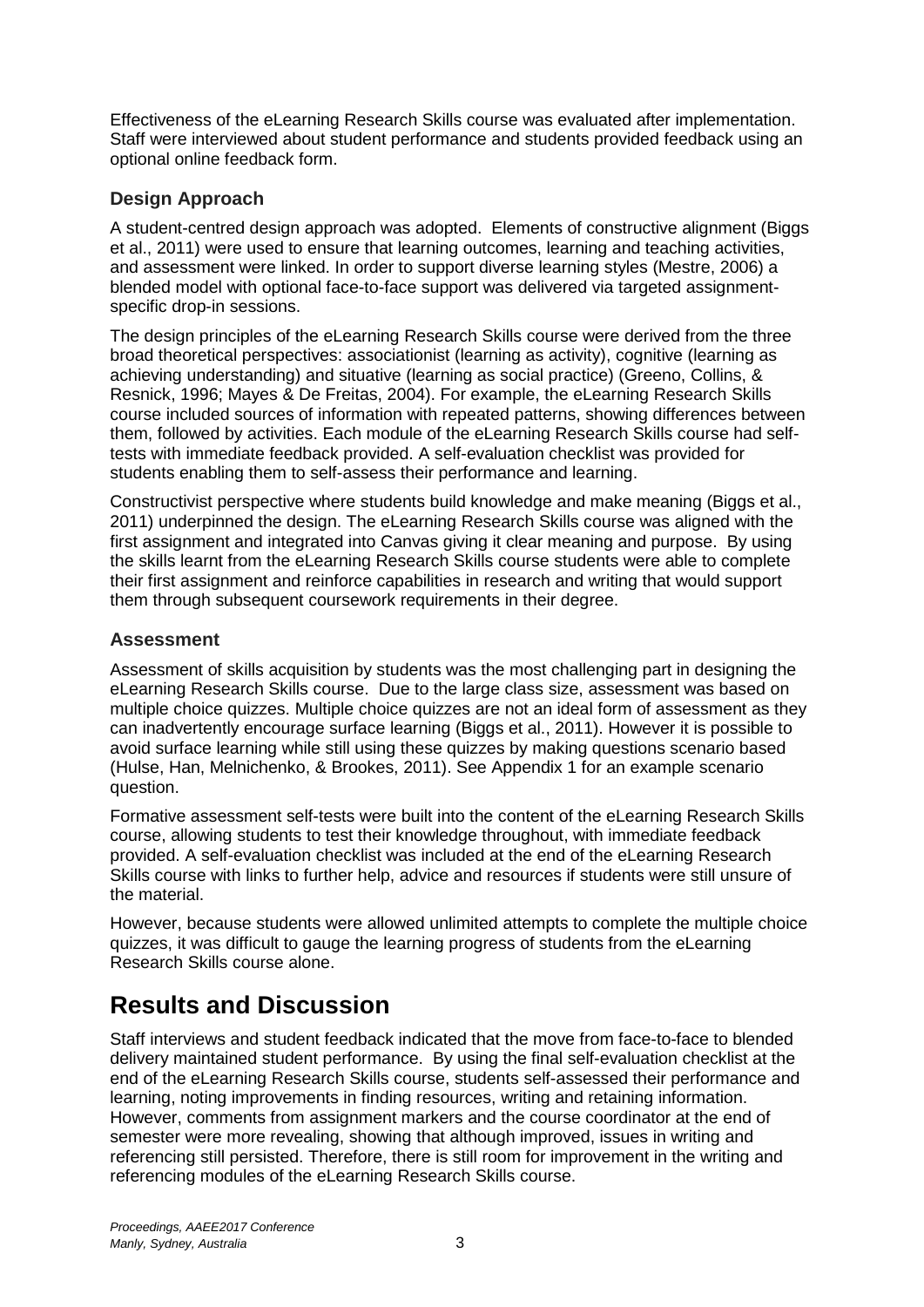Students provided feedback via an optional online feedback form. Students commented that they liked the self-tests and videos used throughout the eLearning Research Skills course. Students also commented that the eLearning Research Skills course was too long and that the videos could be improved with the addition of background music; further areas for development.

Some improvements have been noticed in the sustainability of delivery and accessibility of the content. Content is able to be delivered more sustainably in the context of staff hours to 850+ students by using Canvas. The previous mode of content delivery used face-to-face workshops and library tours and took approximately 106 staff hours each semester to deliver. Delivering the content via Canvas takes one staff member approximately five hours to load the content and set up the multi choice quizzes.

Sustainability in delivery of the eLearning Research Skills course was improved by moving to a blended mode of delivery. However, a significant investment of time was still required to develop the e-Learning Research Skills course. Thus, library staff time requirements have moved from delivery to development, with a concomitant improvement in resource quality.

Accessibility of content has been greatly improved for students. The previous mode of content delivery meant that students could only attend at set times and made no allowances for timetable clashes, unavailability or forgetfulness on the part of the student. By making the content available online 24/7, students can access it when and wherever they like, at point of need.

The authors have found that an eLearning approach allows for consistency of content delivery and for pedagogy to be improved. The e-Learning Research skills course provides a good foundation for student research and writing skills and supports students through subsequent course work requirements in their degree.

## **Conclusion and Recommendations**

Investigating ways to assess and measure the effectiveness of eLearning is a common research theme in this area. Findings of previous studies are the same or similar; there are distinct benefits to learners who participate in eLearning with those benefits furthered for learners participating in blended learning (Liaw, 2008; Shittu, Olufunmilola, & Osunlade, 2016; Wong & Ng, 2016).

Evaluation methodologies that could be used to evaluate the effectiveness of the eLearning Research Skills could be adapted from those used in a real-life engineering case study of an online library tutorial (Hulse et al., 2011). Methodologies included direct observation, online feedback, test results, and a qualitative questionnaire, ideally these would be applied with before-and-after course assessment. The assessment of effectiveness of the eLearning Research Skills course remains problematic without within-cohort measures of improvement. Further research is required to explore methodologies to evaluate the effectiveness of the blended learning approach.

# **Appendix 1 - Example scenario question**

You have just received your assignment topic and need to start looking for information. This is difficult as you don't fully understand the topic yet. You need to get a good overview of the topic so you try the following sources. Which one is the best choice in this situation?

### A. A newspaper

Incorrect. While a newspaper is good for later in your assignment it is not a good starting point for a basic overview.

B. A blog